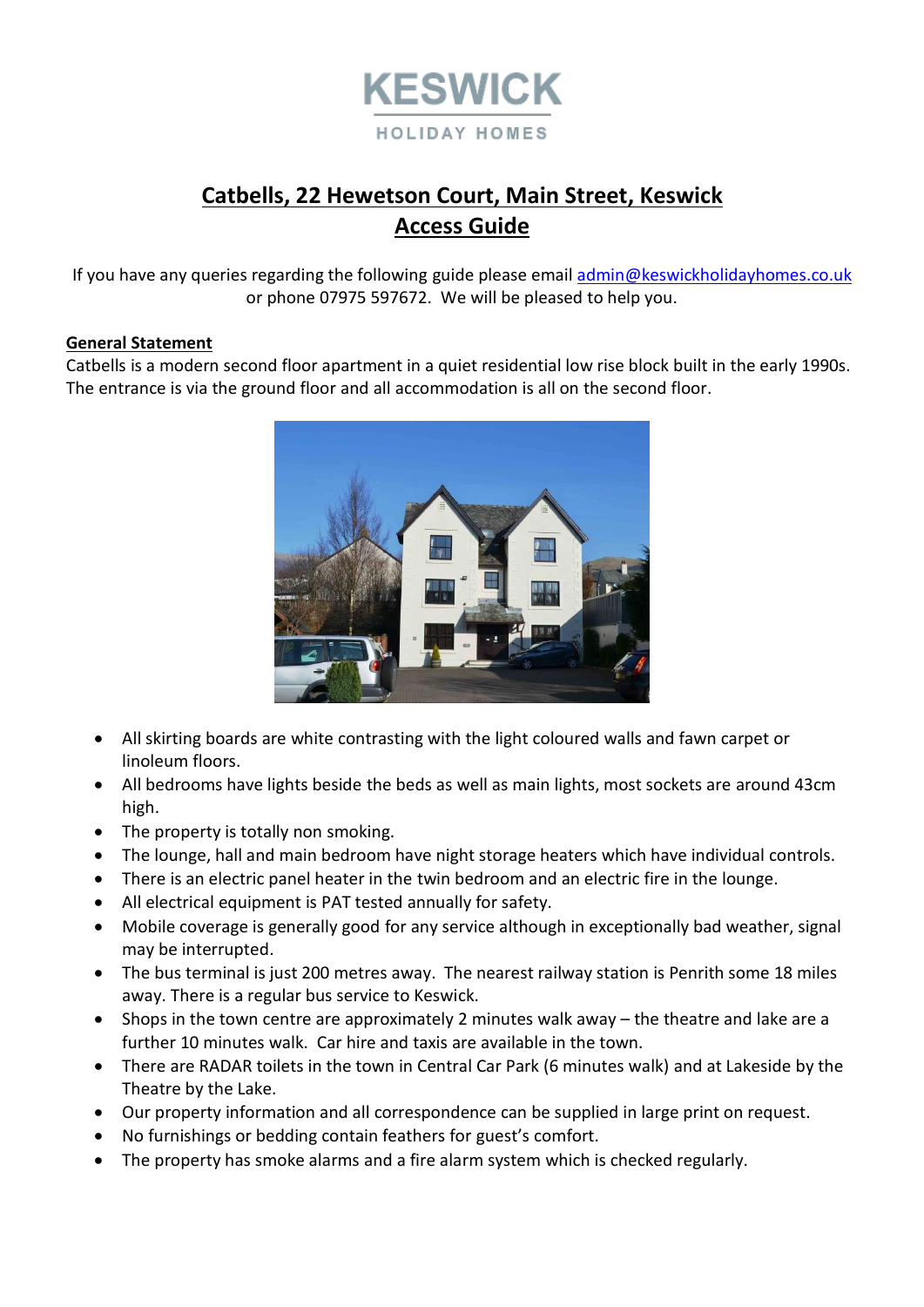

#### **Car Park**

Space No 22 is 220cm wide and 5m long. The car park is tarmac and is level.

#### **Hewetson Court Entrance**

Catbells, no 22 is accessed through the main entrance of Cedar Block at Hewetson Court, facing the car park entrance.

There are two threshold steps to the front door. Step one is 18cm high and 30cm deep and step two 18cm high and 90 cm deep. There is an optional handrail at the entrance, at 1m high.

The main building front door 80cm wide. There is a 5cm threshold at the front door.



The key safe is mounted on the wooden fence to the left of the building. It is 140cm high.

### **Building Hallway**

The main building hallway is light, with lots of glass panels and natural light. There are also lights which are triggered by movement and come on automatically. There is also an emergency lighting system when required. The floors are carpeted with short pile durable carpet.

The apartment is situated on the second floor - there are three flights of stairs in blocks of 14, 3 and 12 stairs respectively. The stairs are 18cm high and 28 cm wide. There is no lift access.

# **Entrance to Catbells**

There is a second entrance door to the top floor apartments. The door is 80cm wide. Access is via a code, the code pad is approx 120cm high. There is a 5cm threshold at the entrance door. Apartment 22 is to the right-hand side of the hallway. The front door is 80 cm wide and keyhole height 100cm.



# **Hallway**

The apartment hallway is 104cm wide and 120cm in length. All rooms, except the lead off from the hallway.



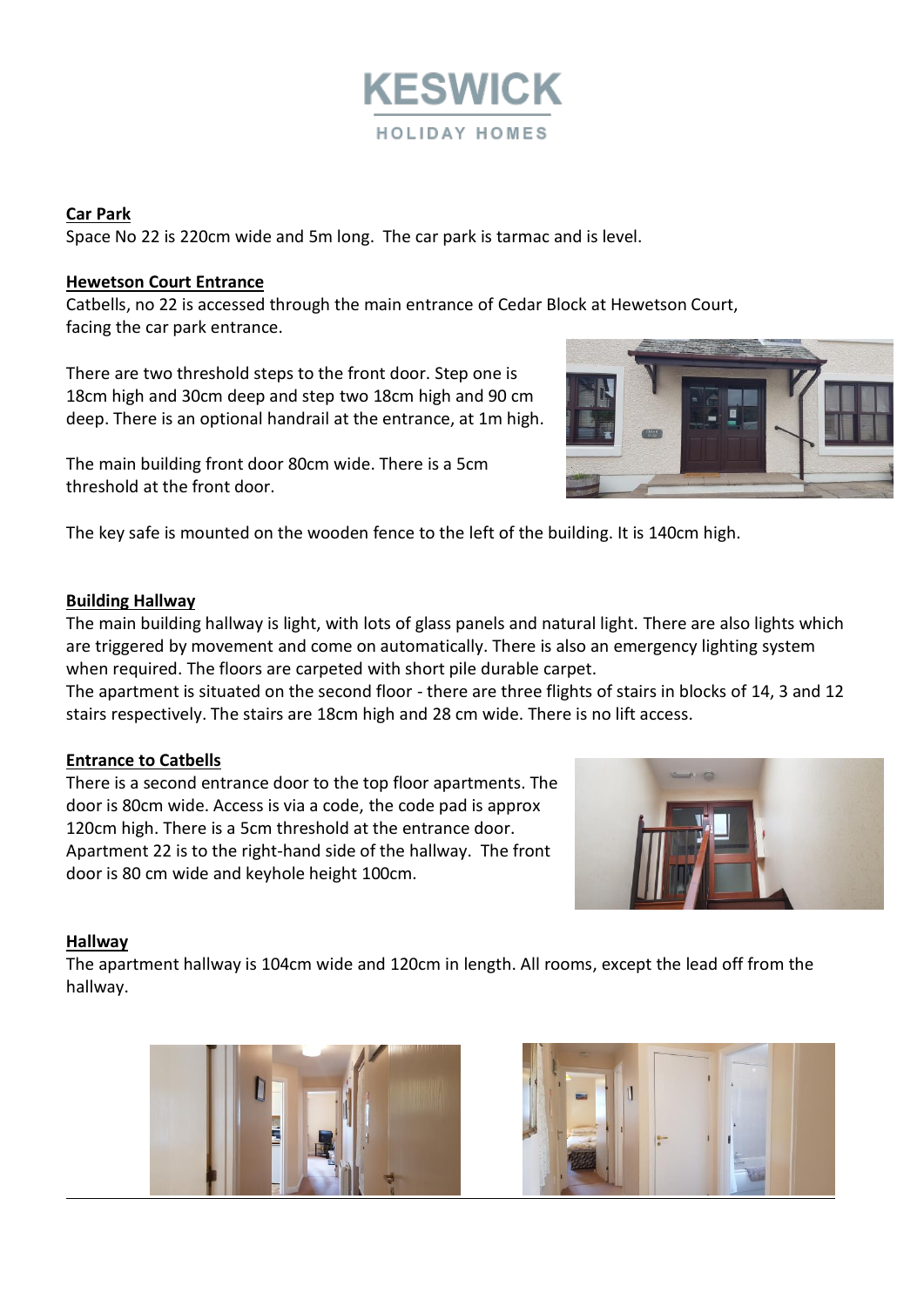

# **Bathroom**

Door width 72cm Free space 136cm x 108cm Pull light switch 120cm high and pull switch for the electric shower is height 178cm Floor covering - linoleum Toilet height 42cm Toilet roll holder 80cm high Sink 84cm high Bath height 52cm from floor, depth 32cm. Tap height 50cm – at the end of the bath. Shower over bath. Shower controls 140cm high There is a handrail in the bath/ shower There is a shaver socket.

#### **Twin Room**

Door 72cm wide Light switch height 120cm 1 x bedside lamps 2 x 80cm divan single beds, height 59cm Free space between beds 45cm x 160cm Free space at bed end 196cm x 110cm

#### **Double Bedroom**

Door 72cm wide Light switch, 118cm height Double divan bed, height 54cm Free space to sides of bed 230cm x 125cm to the right and 220cm x 60cm to the left Free space at bed end 320cm x 66cm